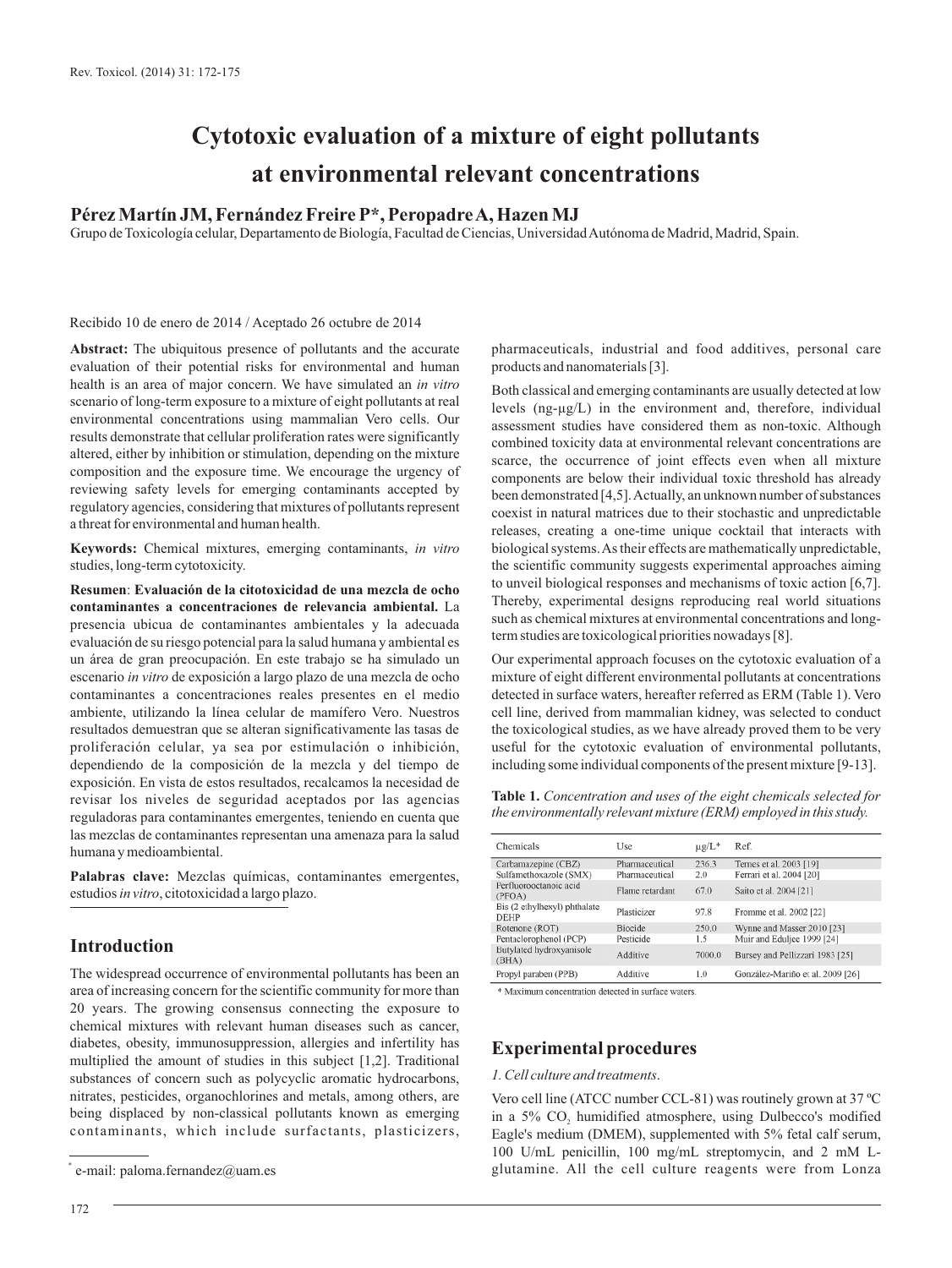(Switzerland). Exponentially growing cells were seeded at a density of 10<sup>4</sup> cells/mL in different cell culture surfaces (Falcon, Becton Dickinson, USA), depending on the experimental procedure (12 or 24 microwell plates). Following 18-20 h for properly cellular attachment, cells were exposed to the different treatments. After 24, 72, or 120 h of continuous exposure, both treated and untreated cells were gently washed with phosphate-buffered saline (PBS) and processed according to the different experimental analyses.

All drugs were purchased from Sigma (USA). Stock solutions of carbamazepine (CBZ; CAS No. 298-46-4), bis (2-ethylhexyl) phthalate (DEHP; CAS No. 117-81-7), pentachlorophenol (PCP; CAS No. 87-86-5), and butylated hydroxyanisole (BHA; CAS No. 25013-16-5) were prepared in absolute ethanol (Panreac, Spain). Otherwise, sulfamethoxazole (SMX; CAS No. 723-46-6), perfluorooctanoic acid (PFOA; CAS No. 335-67-1), rotenone (ROT; CAS No. 83-79-4), and propylparaben (PPB; CAS No. 94-13-3) were prepared in dimethylsulfoxide (DMSO, Panreac). These stock solutions were maintained in darkness at room temperature. Exposure solutions were prepared before use in DMEM with 1% serum and sterilized by filtration through a 0.22 μm Millipore® filter. The ethanol and DMSO concentrations in all controls and exposure groups were lower than 1 and 0.2% respectively.

#### *2. Cytotoxicity assessment.*

A battery of complementary endpoints assessing cell proliferation and viability were performed in order to obtain realistic information for environmental and human health. Cell number was estimated by quantifying total protein content (TPC) according to the method of Bradford [14]. MTT assay, that involves the reduction of the  $tetrazolium salt 3-[4,5-dimethylthiazol-2-y1]-2,5$ diphenyltetrazolium bromide (Sigma) by dehydrogenases of viable cells to purple formazan, was performed according to the method of Mosmann [15]. Neutral red uptake (NRU) assay was performed following the protocol established by Borenfreund and Puerner [16]. The percentage of cells undergoing mitosis (mitotic index) was determined in cells cultured on glass coverslips into 6-well culture plates. After different exposures, cells were fixed with cold 100% methanol ( $v/v$ ) during 6 min, and stained with 0.05% ( $w/v$ ) toluidine blue (Sigma). Three thousand cells were scored under a Leica DMI 3000B microscope (Germany) per experimental point. Mitotic index was calculated as the ratio between the number of cells in mitosis and the total number of cells, and values were expressed as percentage of control cultures.

#### *3. Statistical analysis.*

Experiments were performed at least three times and each dose group was assayed using triplicated wells. Obtained colorimetric data were processed from absorbance values to percentage of that found in untreated cultures (percentage of control), and then represented as decreased or increased function, calculated as 100 minus the percentage of individual values. Finally, the graphical representations of toxic response were generated with individual data points of effect, and presented as the arithmetic mean  $\pm$  standard deviation using Microsoft<sup>®</sup>Office Excel<sup>®</sup> 2007. Statistical analyses, including correlations, analysis of variance (ANOVA) with the appropriate *post hoc* test (Bonferroni), and t-Student were carried out using PASW Statistic 18 (IBM-SPSS Inc., Chicago, USA). The level of statistical significance was in all cases  $p \leq 0.05$ . Figures were finally arranged using Adobe Photoshop® CS3.

## **Results and discussion**

In a first set of experiments, basal cytotoxicity evaluation of ERM after 24 h exposure revealed a significant decrease in cell viability and TPC close to 60% of control untreated Vero cells (Fig. 1). The three endpoints analyzed showed a similar trend, with statistically significant correlations between TPC and both MTT ( $r = 0.948$ ,  $p \le 0.05$ ) and NRU ( $r = 0.926$ ,  $p \le 0.05$ ), suggesting that the effects exerted by ERM are governed by a decrease in cell number. On the contrary, cytotoxicity assays for the individual chemicals composing ERM showed no significant effects when compared with control cells, except for rotenone. Rotenone alone induced a strong and statistically significant effect upon Vero cells, equivalent to ERM treatment (t-Student,  $p \le 0.05$ ). Thereby, we considered this biocide as the major effector of the evaluated mixture. Nevertheless, we could not rule out the existence of other effects induced by ERM that might have been masked by the prominent influence of rotenone.



**Figure 1.** Cytotoxicity induced by ERM and its individual components on Vero cells after 24 h exposure. Cellular responses were classified as an increase or a decrease of the parameter analyzed, assigning zero values to untreated cultures. Asterisks indicate statistically significant differences with control cells (ANOVA, Bonferroni *post hoc* test, p≤0.05). TPC (total protein content); NRU (neutral red uptake); MTT (MTT reduction test).

In a second stage of our study, we redesigned our experimental approach evaluating new mixtures and exposure times with the same cytotoxicity endpoints. Three new mixtures based on ERM but trying to avoid the preponderant effect of rotenone were generated: ERM w/o ROT (ERM without ROT), ERM/10 (ten-fold dilution of ERM) and ERM/2 (two-fold dilution of ERM). It should be noted that, although interesting toxicological information can be acquired with short-term *in vitro* toxicity testing (24 h), a more environmental-like scenario should include longer exposure periods [17]. Thereby, the new mixtures were evaluated after 24, 72 and 120 h, allowing us to identify any possible time-dependent effect (Fig. 2).

ERM w/o ROT showed no statistically significant responses after 24 h exposure, effectively suppressing the harmful effects found with ERM. Nevertheless, unexpected increased values were detected with all the evaluated endpoints after long-term exposures, except for 72 h MTT reduction test.

A similar but even more noticeable dual response along time was observed after ERM/10 treatments. Interestingly, the highest dilution of ERM completely changed the cellular behavior with the longest exposure time (120 h). While 24 and 72 h lead to a mild decrease of the evaluated endpoint, which was statistically significant only for NRU and TPC, 120 h dramatically increased the cellular response for all the endpoints, varying the cytotoxic profile. Such a relevant rise, especially for NRU and TPC, could only be explained by a concomitant increase in the amount of cells after the 120 h treatment. To confirm whether an enhanced cell division rate was responsible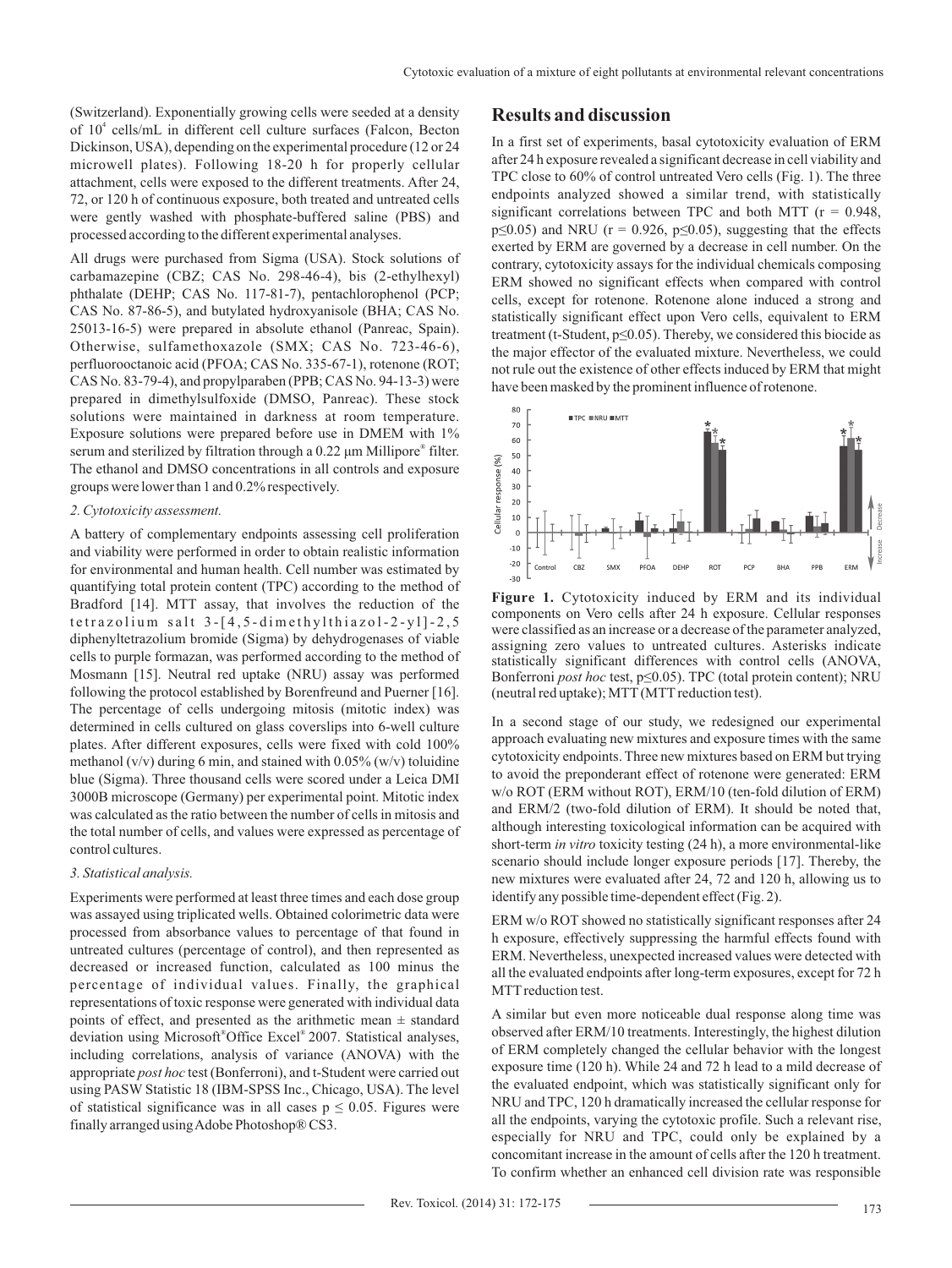

Figure 2. Cellular responses (MTT reduction, NRU and TPC) of Vero cells exposed during 24, 72 and 120 h to ERM (environmentally relevant mixture), ERM w/o ROT (ERM without rotenone), ERM/2 (ERM diluted twice) and ERM/10 (ERM diluted ten times). Asterisks indicate statistically significant differences with control cells (ANOVA, Bonferroni *post hoc* test, p≤0.05).

for those variations, mitotic index (MI) scoring after 120 h exposure to ERM/10 and ERM w/o ROT was performed. Statistically significant increases (ANOVA, *post hoc* test p≤0.05) in MI were detected for ERM/10 (185.3  $\pm$  0.2%) and ERM w/o ROT (147.9  $\pm$ 18.2%) when compared with control untreated cells  $(100.0 \pm 16.9\%)$ .

Finally, the ERM/2 mixture induced a significant decrease in cell response, although attenuated when compared with original ERM mixture. Remarkably, this decrease was not proportional to the dilution factor after 24 h, with values being somewhat higher than half the previously detected effect of ERM. Time-increases led to statistically significant but lower responses than those after 24 h exposure for all the endpoints. However, TPC time-dependent reduction reached a maximum response of  $45.8 \pm 9.3\%$  of control

cells after treatments for 120 h. Theoretically, the dilution of a dangerous substance or preparation should decrease its detrimental effects, but the similarity between the cellular responses of ERM/2 and ERM treatments indicates that not in this case. Most probably, the toxic mechanism underlying this cytostatic response coincides with our previous results suggesting that inhibition of Vero cells proliferation caused by rotenone is due to anomalous mitotic spindle, eventually leading to mitotic catastrophe and cell death [9].

Given the strong variability of cellular responses observed even with our simple battery of endpoints when introducing slight changes in the exposure time or final concentrations, it is tempting to suggest that toxicological evaluation of chemical mixtures must be conducted considering each particular combination of chemicals as an autonomous entity.

Overall, our study encourages the urgency of reviewing the current safety levels determined for chemical substances in the environment as well as the assumed safety burdens accepted by regulatory agencies, considering that long-term exposure to chemical mixtures represent a real threat for environmental and human health. Furthermore, we support the importance of unraveling the mechanism of toxic action of chemical mixtures, in view of the new trends in toxicology claiming for the definition of adverse outcome pathways [18].

# **Acknowledgments**

This work was supported by grants from the Spanish Ministry of Science and Innovation (CTM2008-00311; CTM2012-31344).

# **References**

- 1. De Rosa CT, Hicks HE, Ashizawa AE, Pohl HR, Mumtaz MM (2006) A regional approach to assess the impact of living in a chemical world. Ann N YAcad Sci 1076: 829–838.
- 2. Edwards TM, Myers JP (2007) Environmental exposures and gene regulation in disease etiology. Environ Health Perspect 115: 1264–1270.
- 3. Stuart M, Lapworth D, Crane E, Hart A (2012) Review of risk from potential emerging contaminants in UK groundwater. Sci Total Environ 416: 1–21.
- 4. Kortenkamp A (2007) Ten years of mixing cocktails: a review of combination effects of endocrine-disrupting chemicals. Environ Health Perspect 115: 98–105.
- 5. Pomati F, Orlandi C, Clerici M, Luciani F, Zuccato E (2008) Effects and interactions in an environmentally relevant mixture of pharmaceuticals. Toxicol Sci 102: 129–137.
- 6. Mason AM, Borgert CJ, Bus JS, Moiz Mumtaz M, Simmons JE, Sipes IG (2007) Improving the scientific foundation for mixtures joint toxicity and risk assessment: contributions from the SOT mixtures project--introduction. Toxicol Appl Pharmacol 223: 99–103.
- 7. Teuschler L, Klaunig J, Carney E, Chambers J, Conolly R, Gennings C, Giesy J, Hertzberg R, Klaassen C, Kodell R, Paustenbach, D, Yang, R (2002) Support of science-based decisions concerning the evaluation of the toxicology of mixtures: a new beginning. Regul Toxicol Pharmacol 36: 34–39.